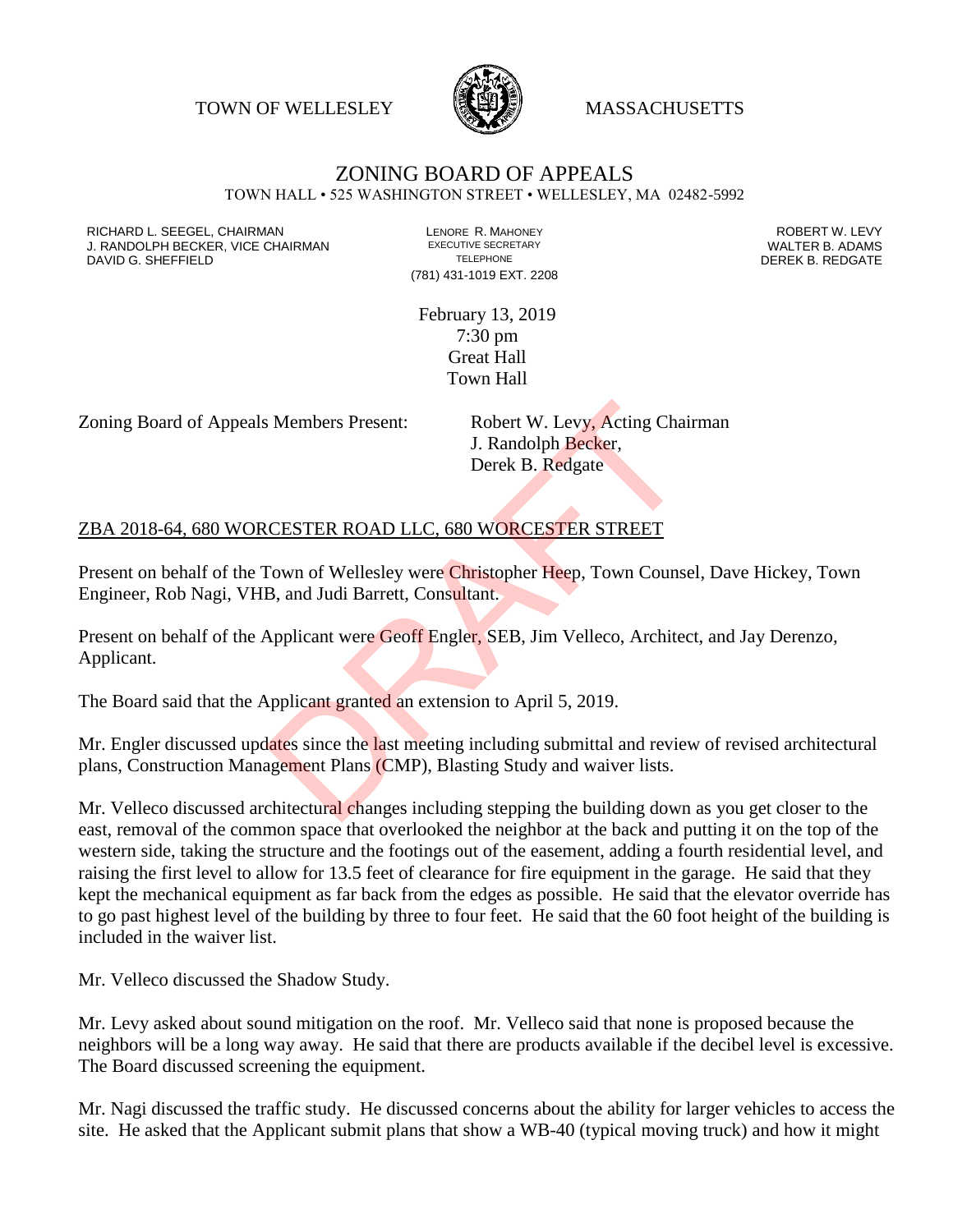enter the site and unload. He asked that the Applicant submit a narrative discussing how garbage and refuse will be picked up and provide more detail about turning movements in the garage and the entry area.

The Board discussed movement of smaller trucks on the site. Mr. Engler said that the Applicant will provide a trash narrative. He said that the trash truck will be privately contracted and will pick up multiple times a week.

Mr. Becker asked about parking an SU-30 truck on the site. Mr. Engler said that they can pull into the gray shaded area or the two spaces outside the building.

Mr. Redgate asked about parking management. Mr. Engler said that it will be controlled by the property manager. Mr. Levy asked about visitor parking, drop off and pick up, and space for the trash truck.

Mr. Nagi said that the Applicant will have to work with MA DOT for the driveway design.

Mr. Levy said that the CMP should include information about where the contractors will park and materials storage.

Mr. Heep asked about fire truck access to the site. Mr. Nagi said that the Fire Department looked at the plans and was comfortable with the fact that the truck could not pull onto the site but would most likely fight a fire from Route 9. He said that there is space for a large ambulance to pull onto the site, maneuver and get back onto Route 9. He said that the Fire Department likes to have access to three sides of the building. e truck access to the site. Mr. Nagi said that the Fire Deple with the fact that the truck could not pull onto the site<br>said that there is space for a large ambulance to pull onto the site<br>aid that the Fire Department like

Pete Buhler, 10 Stearns Road, discussed concerns about shadows on Route 9.

Scott Fraser, 4 Stearns Road, discussed concerns about having a five story building on Route 9. He asked that a view from the street with the proposed building superimposed be submitted.

## ZBA 2018-65, 16 STEARNS ROAD LLC, 16 STEARNS ROAD

Mr. Velleco said that the design of the building was meant to be away from the abutters at 10 and 11 Stearns Road. He said that the series of gables will have a similar rhythm to the street but will be higher. He discussed floor plans, space for handicapped vans, scale of front entrance, drop off space, open space, roof plan, building materials clapboards, height of structure, and topography of the site.

Mr. Redgate asked about a buffer between the property lines, and a fence on top of the wall to shield headlights. Mr. Engler said that 10 Stearns Road is higher, so headlights will not shine onto that property. He said that they can work with the owner of 10 Stearns Road on the style of the fence.

Mr. Nagi said that he would like to see more details on the plans. He discussed concerns about delivery vehicle size, access and exiting the site, jumping the curbs, placement of compact parking spaces, width of drive aisle to lower garage reduced to 20 feet, moving vehicles not parked near garage elevators and the distance to the office and elevator shaft, move in policies, more information about a pedestrian path through the site to connect to the athletic fields, delivery trucks not having to back out of Stearns Road, bus drop off and pick up. He said that he would like to see a vehicle maneuvering plan for the site.

Mr. Becker said that kids walk to the Middle School and Sprague School down Francis Road. Mr. Nagi discussed having a designated walking path to get them off the roadway. He said that these are low volume streets but narrow.

Pete Buhler, 10 Stearns Road, discussed concerns about the Photometric Plan and lumens across his front yard, the amount of excavation and material removal from the property, likelihood of contaminated soil,